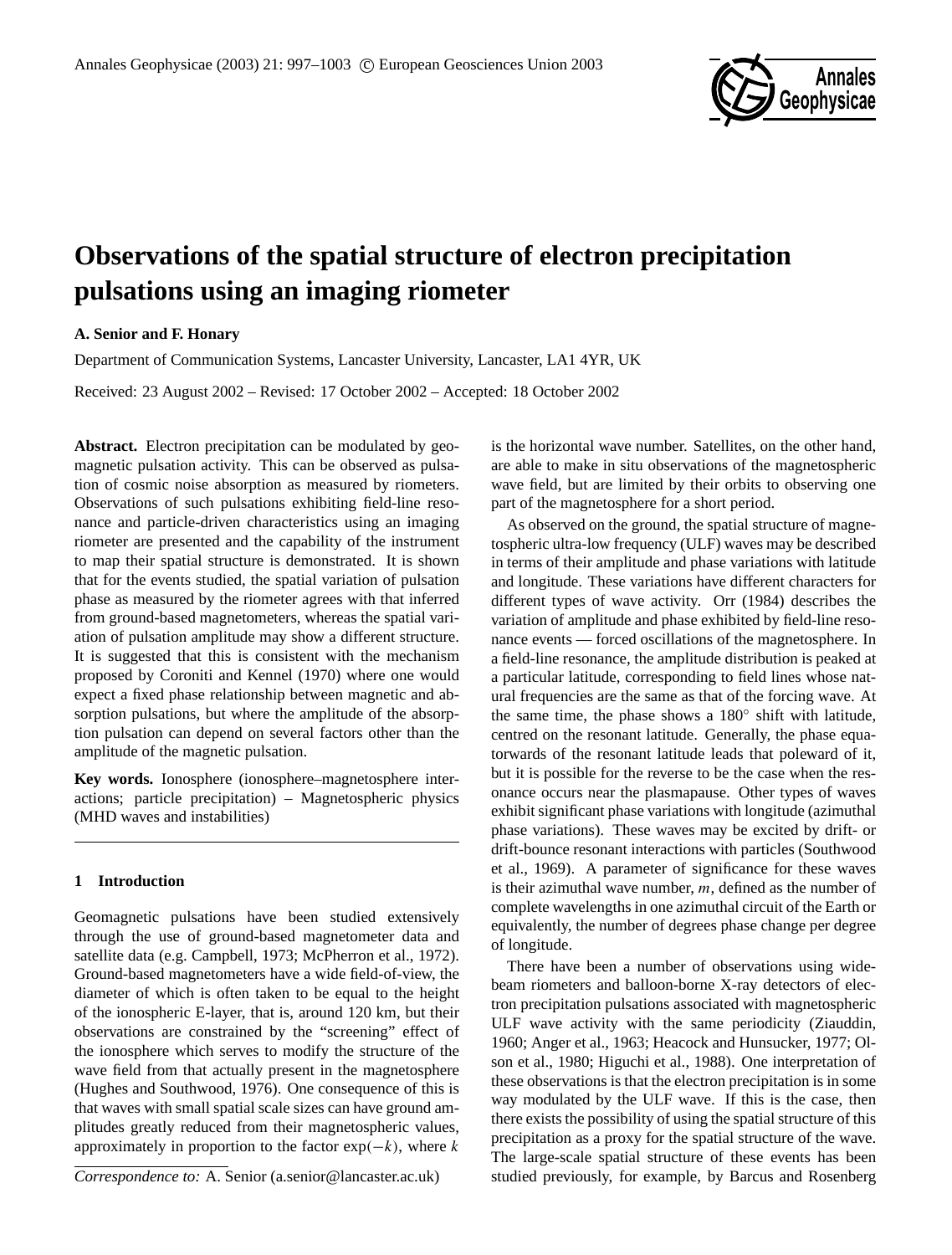

**Fig. 1.** The locations of the instruments used in this study. IMAGE magnetometers are indicated by the squares. The box centred on station KIL represents the IRIS field-of-view as used for the images in this paper.

(1965). They used balloon observations of bremsstrahlung X-rays and cosmic noise absorption from wide-beam riometers to investigate the electron precipitation. They observed that the precipitation activity occurred in belt-like regions over 1000 km long and 100–400 km across. Kikuchi et al. (1988) made use of a scanning narrow-beam riometer to investigate the spatial structure in one dimension with a high resolution. This led to the discovery of a type of absorption pulsation having a high  $m$ -number and eastward propagation. The development of the imaging riometer (Detrick and Rosenberg, 1990) has made possible the observation of a two-dimensional small-scale spatial structure of electron precipitation pulsations. Imaging riometer observations of precipitation pulsations have been reported by Rosenberg et al. (1991) and Weatherwax et al. (1997). This paper demonstrates a new technique for analysing the data based on mapping the amplitude and phase variations of the pulsation and compares the results to theory.

#### **2 Instrumentation**

The Imaging Riometer for Ionospheric Studies (IRIS) at Kilpisjärvi, Finland (69.05° N, 20.79° E,  $L = 5.95$ ) (Browne et al., 1995) provides continuous measurements of the ionospheric absorption of cosmic noise at 38.2 MHz. Riometric absorption is generally attributed to precipitation of energetic electrons which cause enhanced ionisation in the D-region of the ionosphere where the electron-neutral collision frequency is large. The riometer uses an  $8 \times 8$  phased array of crosseddipole antennas to produce a  $7 \times 7$  array of beams. When mapped onto the ionosphere at a fixed height, this beam pro-



**Fig. 2.** Time series of Event 1 seen in absorption and magnetic Xcomponents. North is at the top of each plot.

jection gives 49 point measurements of the absorption. For the data presented in this paper, the usual mapping height of 90 km has been used, giving a field-of-view of approximately  $200 \times 200$  km with a spatial resolution of  $20-40$  km. The antenna array is aligned so that the central "row" and "column" of beams are aligned geographically west-east and north-south, respectively. Absorption images are created by interpolating the point measurements from the beams onto a regular grid. Absorption measurements with riometers are sometimes affected by ionospheric scintillation in the presence of a strong point source of radio waves at the frequency of operation, such as a "radio star". Scintillation causes random large-amplitude short-period variations of cosmic noise power and hence, of measured absorption. Usually only a small number of imaging riometer beams are affected in this way at any one time. In this paper, all data from beams affected by scintillation have been excluded from the analysis, with the exception of the time-series plots in Fig. 5.

Magnetic data were provided by the International Monitor for Auroral Geomagnetic Effects (IMAGE) (Lühr et al., 1998), a magnetometer network with stations distributed across Fenno-Scandia. Figure 1 shows the locations of the instruments used in this study and also the field-of-view of IRIS at a height of 90 km. This field-of-view corresponds to that used for the images presented in this paper.

## **3 Observations**

We present observations of two pulsation events having different characteristics occuring in late April and early May 1995 and observed with IRIS and the IMAGE magnetometer array.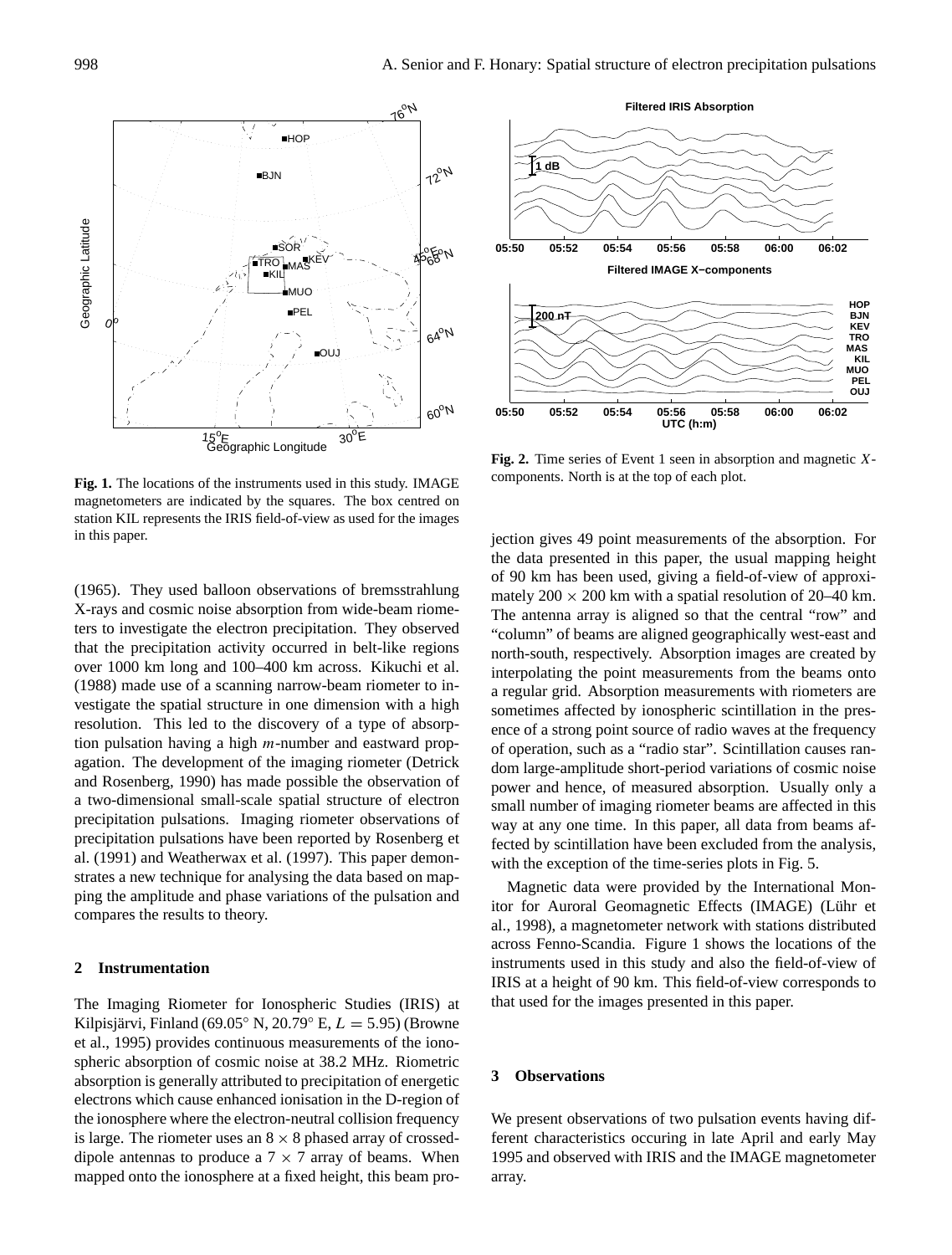

**Fig. 3.** Amplitudes and phases of absorption and magnetic Xcomponents for Event 1.

#### 3.1 Event 1

Between 05:50 and 06:00 UT on 3 May 1995, a pulsation with a period of approximately 150 s and, therefore, on the boundary between the Pc4 and Pc5 bands was observed in the IRIS absorption. Simultaneously, a pulsation with the same period was also observed in the IMAGE array. Figure 2 shows the time series of absorption from the central northsouth column of the IRIS beams and the X-components of the IMAGE stations. The time series have been band-passfiltered to the period range 40–600 s, covering the Pc4 and Pc5 bands. The plots show that there is a clear north-south phase shift in the pulsation observed in the absorption, with the south leading the north in phase. The same pattern can be observed in the magnetometer X-components, although there is some confusion in the traces around KEV (Kevo) and TRO (Tromsø), which is probably due to the wide separation in longitude of these stations.

Figure 3 shows plots of the amplitude and phase of the peak Fourier component of the spectra of the absorption and X-component time series. The phase has been referenced to zero at Kilpisjärvi, which is where the amplitude peak in the X-component occurs. The phases of the X-components show a 180◦ swing through the amplitude peak and this observation suggests that the pulsation takes the form of a field-line resonance, that is, a forced oscillation of the magnetosphere. The phases of the pulsation in the IRIS beams match well with this pattern; however, the amplitudes do not correspond with the X-component amplitudes but instead show a monotonic decrease with increasing latitude.

We may use the two-dimensional capability of the imaging riometer to construct a map of the amplitude and phase variations of the pulsation. Given a time series of absorption for each beam over the period of interest, we can produce a time series of images of absorption in the manner described in Sect. 2. We then perform a Discrete Fourier Transform on



**Fig. 4.** Maps of the amplitude and phase of Event 1 in IRIS absorption.

the time series of each pixel, resulting in a spectrum for each pixel covering the time interval of interest. Images or maps of the amplitude and phase of any Fourier component of interest can then be produced. Figure 4 shows such maps for this event. Note that the colour scale for the phase map has been chosen so that it "wraps around" where the phase angle naturally jumps from  $+180^\circ$  to  $-180^\circ$ , thus providing continuity in the colouration. The principal characteristics already referred to (Figs. 2 and 3) can easily be seen. The phase map shows that there is little or no azimuthal phase shift.

## 3.2 Event 2

On 26 April 1995, between 03:00 and 03:30 UT, a pulsation with a period of around 100 s was present in the IRIS absorption. This pulsation, falling in the Pc4 band, was also observed weakly in the IMAGE array. Figure 5 shows time series plots of the pulsation in the central west-east row of IRIS beams and the Y -components of the IMAGE array. A westeast section was taken for this event, in order to demonstrate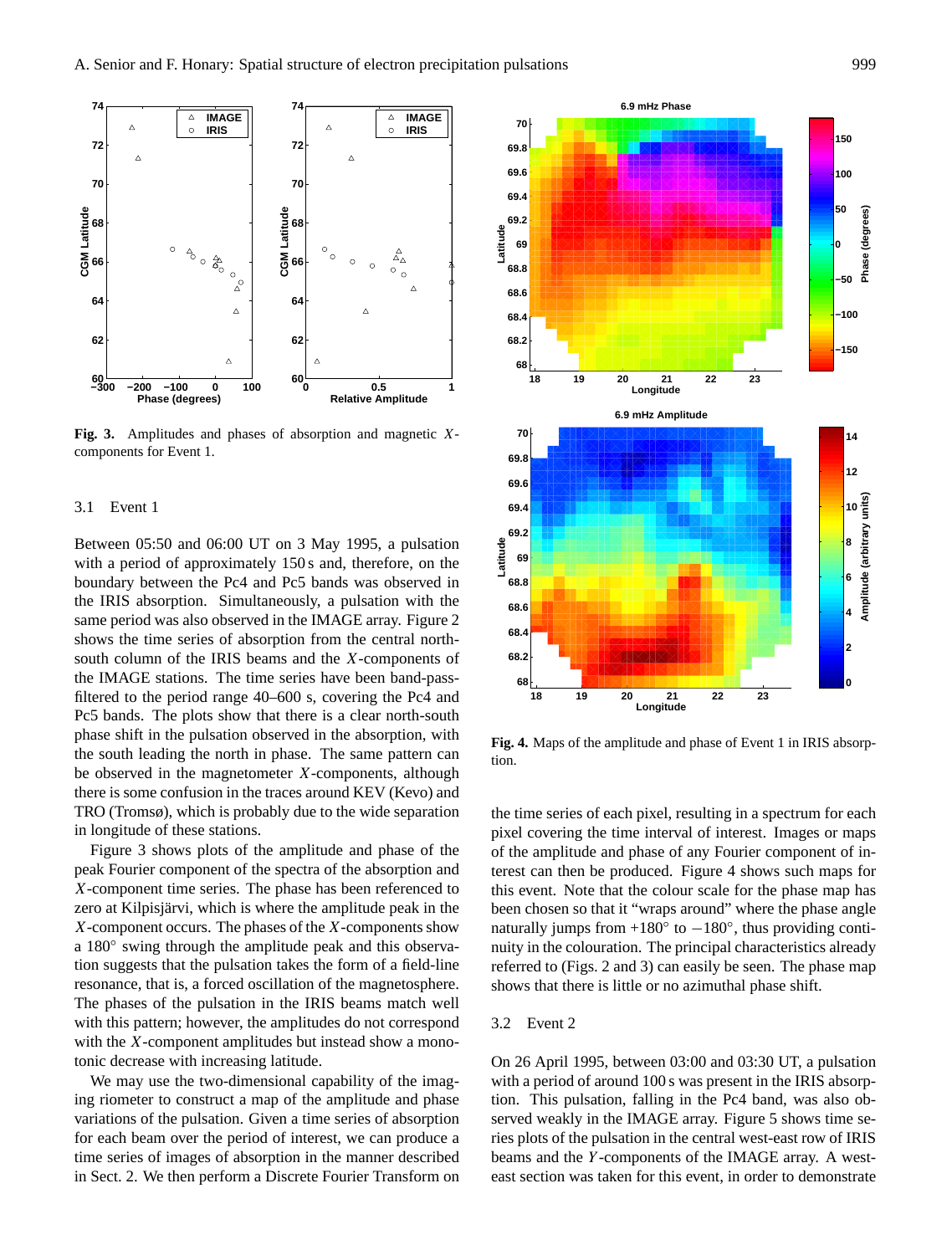

Fig. 5. Time series of Event 2 in absorption and magnetic Ycomponent. East is at the top of each plot.

that the pulsation exhibits an azimuthal phase shift. The time series have been filtered as for those in Event 1. One of the IRIS beams is affected by scintillation which explains the irregular time series for this beam.

A spectral analysis of the time series of absorption and magnetic Y-component reveals that this pulsation is bichromatic, with spectral peaks at 7.8 and 9.4 mHz. Figure 6 shows the spectra for this event. The 9.4 mHz component is dominant in the absorption. Magnetometers TRO and KIL under the IRIS field-of-view show the biggest response at 9.4 mHz, but the 7.8 mHz component always dominates the 9.4 mHz component in the magnetometers. Note that the spectrum of the IRIS beam affected by scintillation shown in Fig. 5 has been omitted, since the scintillation renders its spectrum difficult to interpret. In order to investigate the structure of this dual pulsation, we may carry out the same mapping procedure used for Event 1, but applying it this time to both spectral components. The results can be seen in Fig. 7. The amplitude maps show that the two pulsations maximise in different parts of the field-of-view, and that both regions are somewhat elongated and approximately L-shell aligned. The phase map for the 9.4 mHz component — dominant in the absorption — exhibits a clear azimuthal phase shift of about 120° across the field-of-view, corresponding to an azimuthal wave number  $m \approx 22$ .

The 7.8 mHz component, on the other hand, shows a north-east/south-west phase shift, with phases in the northeast leading those in the southwest. The azimuthal component of this phase shift, corresponding to  $m \approx 18$ , is in the same direction as the 9.4 mHz component. The presence of the additional north-south phase shift is in marked contrast to the 9.4 mHz component, however.

This event occurs in the morning sector (approximately 05:45 MLT) and both frequency components show a westward phase propagation. This suggests that these pulsations



**Fig. 6.** Spectra of Event 2 in absorption and Y -component. The vertical dashed lines indicate frequencies of 7.8 and 9.4 mHz. The horizontal dashed lines indicate the baselines of each spectrum. These have been placed at the longitude of the corresponding IRIS beam or magnetometer. The spectrum of the IRIS beam affected by scintillation has been omitted.

might be excited by drift- or drift-bounce resonance with ring current ions (Southwood et al., 1969). The north-south phase shift of the 7.8 mHz component with the north leading the south in phase suggests that this component could be exhibiting field-line resonance characteristics across the plasmapause (Orr, 1984), though this seems unlikely since geomagnetic activity was moderate to high over the 24 hours preceeding the event (2<sup>-</sup> ≤  $K_p$  ≤ 5<sup>-</sup>), meaning that the plasmasphere was probably quite depleted and the plasmapause was at much lower L-values than those in the field-ofview at the time of the event.

#### **4 Discussion**

Riometric absorption is generally attributed to precipitation of energetic electrons which cause enhanced ionisation in the D-region of the ionosphere where the electron-neutral collision frequency is large. It seems natural, therefore, to attribute pulsations in the absorption to pulsations in the electron precipitation. Precipitation pulsations events have been observed previously using imaging riometers. Rosenberg et al. (1991) showed an example of a quasi-periodic Pc5-like pulsation. They did not carry out any detailed analysis of the structure of the event, except to state that it was uniform across the field-of-view. Also, they did not compare the riometer observations with magnetometer data. Later, Weatherwax et al. (1997) showed an example of Pc5-modulated precipitation. They compared the observations with magnetometer data and found similar spectral features. They also noted that the pulsation was confined to a narrow ( $\sim 1^{\circ}$ ) latitude band embedded in a background of steady precipita-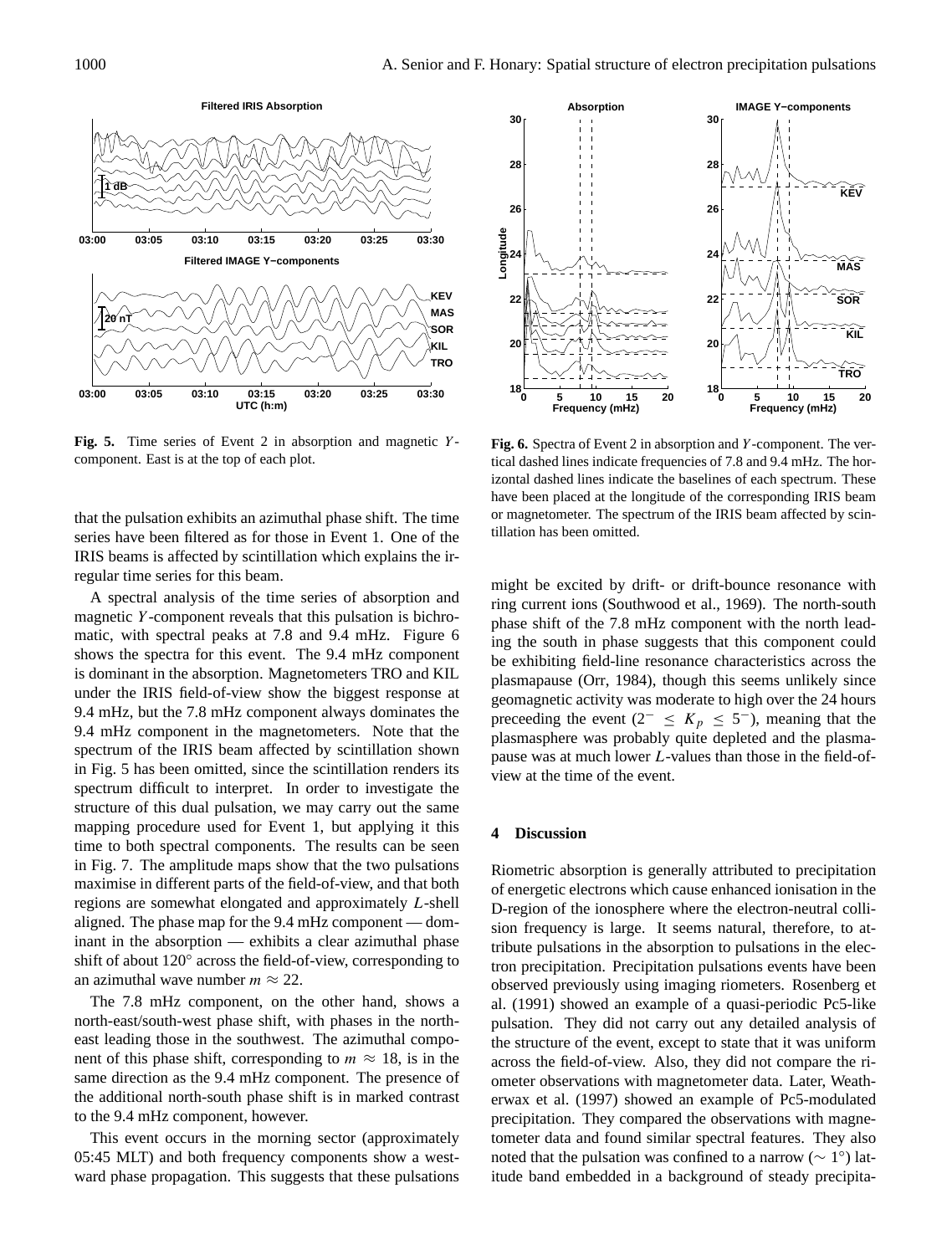

**Fig. 7.** Maps of the amplitude and phase of the two spectral components of the Pc4 pulsation. The white lines are lines of constant geomagnetic latitude (CGM, 1995 at 90 km). The maps cover the time interval 03:00–03:30 UT.

tion. This is similar to our observations in Event 2. Weatherwax et al. (1997) did not, however, make use of the analysis technique demonstrated here to map the amplitude and phase variations of the pulsation.

Coroniti and Kennel (1970) developed a theory of how electron precipitation could be modulated by a magnetic pulsation. The principle is that precipitation is induced by an electron pitch-angle diffusion process driven by the Dopplershifted cyclotron resonance interaction with whistler-mode waves. An equilibrium, corresponding to a steady precipitation state, exists which is then disturbed by the magnetic pulsation that modulates the growth-rate of the whistler-mode turbulence and hence, modulates the precipitation. Haugstad (1975) discussed some objections to this theory and proposed modifications to it to correct them. Under this Coroniti-Kennel-Haugstad (CKH) theory, one would expect a fixed phase relationship between the magnetic pulsation and the resulting precipitation pulsation, so that the spatial variations of the two would be the same. It is not possible to compare exactly the phase variations observed by the magnetometer and the riometer due to their differing spatial resolutions, but they appear to be similar for the events reported here.

There is evidence, however, that the amplitudes of the absorption and magnetic pulsations do not agree. In Event 1, the phase variations observed both by the magnetometers and by the riometer put the resonant L-shell close to the centre of the IRIS field-of-view, since this is the centre of the 180◦ phase swing. The peak amplitude in the absorption, however, occurs towards the equatorward edge of the field-of-view. In general, we might not expect the amplitudes of absorption and magnetic pulsations to correspond in terms of their spatial distribution, since, under the CKH theory, the amplitude of the absorption pulsation depends on several factors, including the amplitude of the magnetic pulsation and the nature (strong or weak) of the pitch-angle diffusion process. The energy of the precipitated electrons would also affect the level of absorption produced.

It is interesting to compare the background levels of absorption with the amplitudes of the absorption pulsation. The CKH theory suggests that the effect of the pulsation modulation is only to raise the precipitation rate (and hence absorption) above the level which would exist in the absence of the pulsation. Therefore, in this study, the "background" has been estimated from the minima of the absorption time series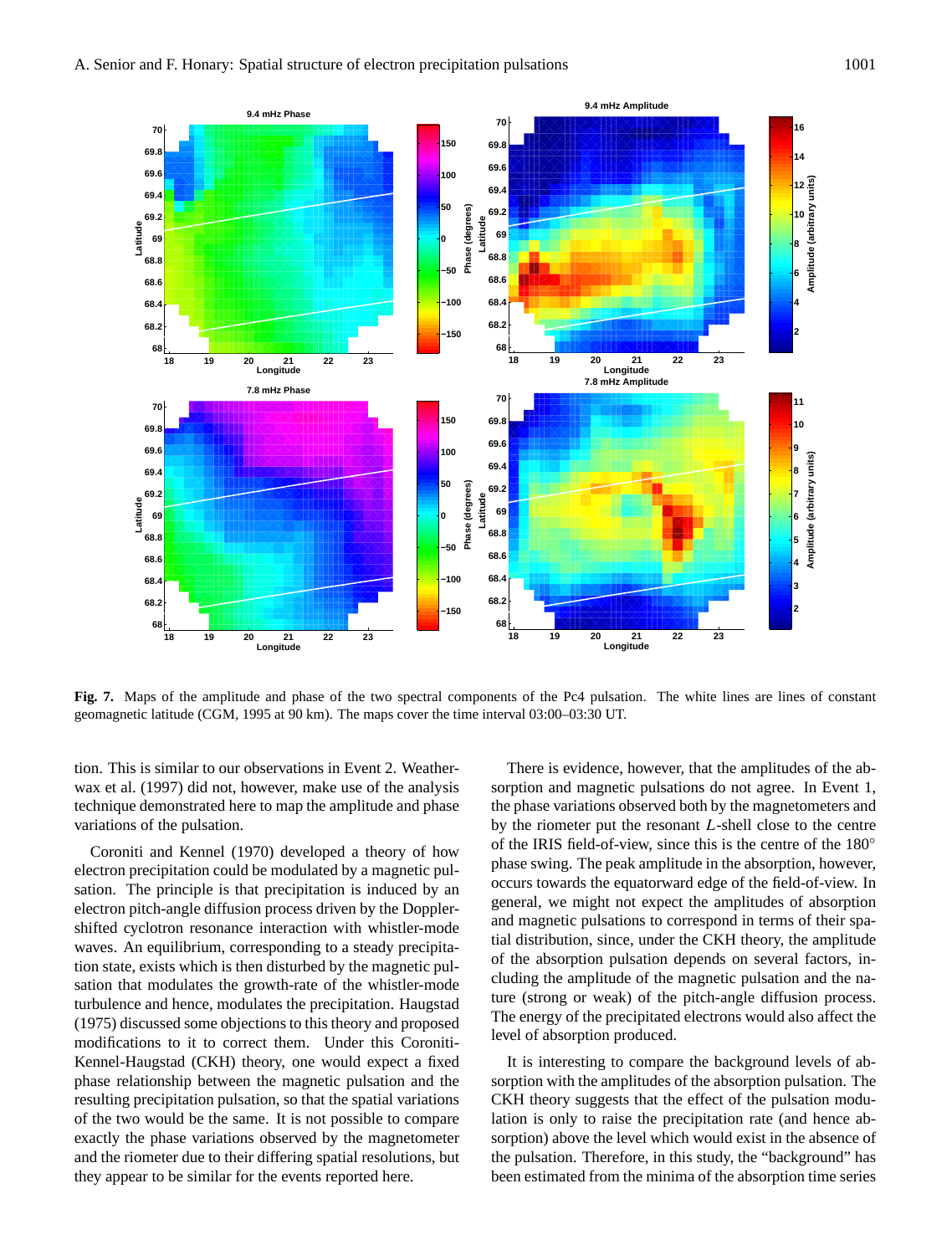

**Fig. 8.** The background level of absorption during Event 1. This is the mean background absorption over the 10-min interval from 05:50 to 06:00 UT.

during the pulsation. Figure 8 shows the background absorption for Event 1. Here we see that the absorption maximizes to the south and west. The pulsation maximizes to the south. Figure 9 shows the background absorption for Event 2. In this case, the absorption maximizes to the north. The 9.4 mHz component of the pulsation maximizes in a very welldefined L-shell-aligned band equatorward of the peak background absorption. The 7.8 mHz component is more evenly distributed across the field-of-view but also peaks equatorward of the peak background absorption. These observations demonstrate that maximum absorption and maximum absorption pulsation amplitude do not necessarily coincide and that a significant amplitude of absorption pulsation can exist on a relatively low background absorption. This is consistent with the CKH theory which indicates an exponential dependence of precipitation rate on the magnetic pulsation amplitude.

We should add that Weatherwax et al. (1997) believed that their observations were not consistent with the CKH theory and suggested several alternative theories. However, their observations were made on much higher L-shells on closed field-lines which mapped deep into the tail and it is possible that a different mechanism might indeed be responsible for the precipitation pulsation in this case.

## **5 Conclusions**

In summary, imaging riometers have been employed to map the spatial structure of pulsation events which show an absorption signature in terms of their distribution of amplitude and phase. Maps of the phase of the absorption pulsation appear to be in agreement with phase measurements from ground-based magnetometers, whereas maps of the amplitude appear not to show such good agreement. This is probably because the absorption pulsation amplitude does not de-



**Fig. 9.** The background level of absorption during Event 2. These are a series of 10-min means starting at the times shown on each plot.

pend on the amplitude of the magnetic pulsation alone. The high spatial resolution of imaging riometers may make it possible for these instruments to resolve the spatial structure of pulsations which are strongly screened from magnetometers on account of their small horizontal scale size.

*Acknowledgements.* The authors would like to thank the institutes who maintain the IMAGE magnetometer array and the Technical University of Braunschweig for making the IMAGE data for 1995 available. A.S. thanks the UK's Particle Physics and Astronomy Research Council (PPARC) for funding. The Kilpisjärvi IRIS is a UK